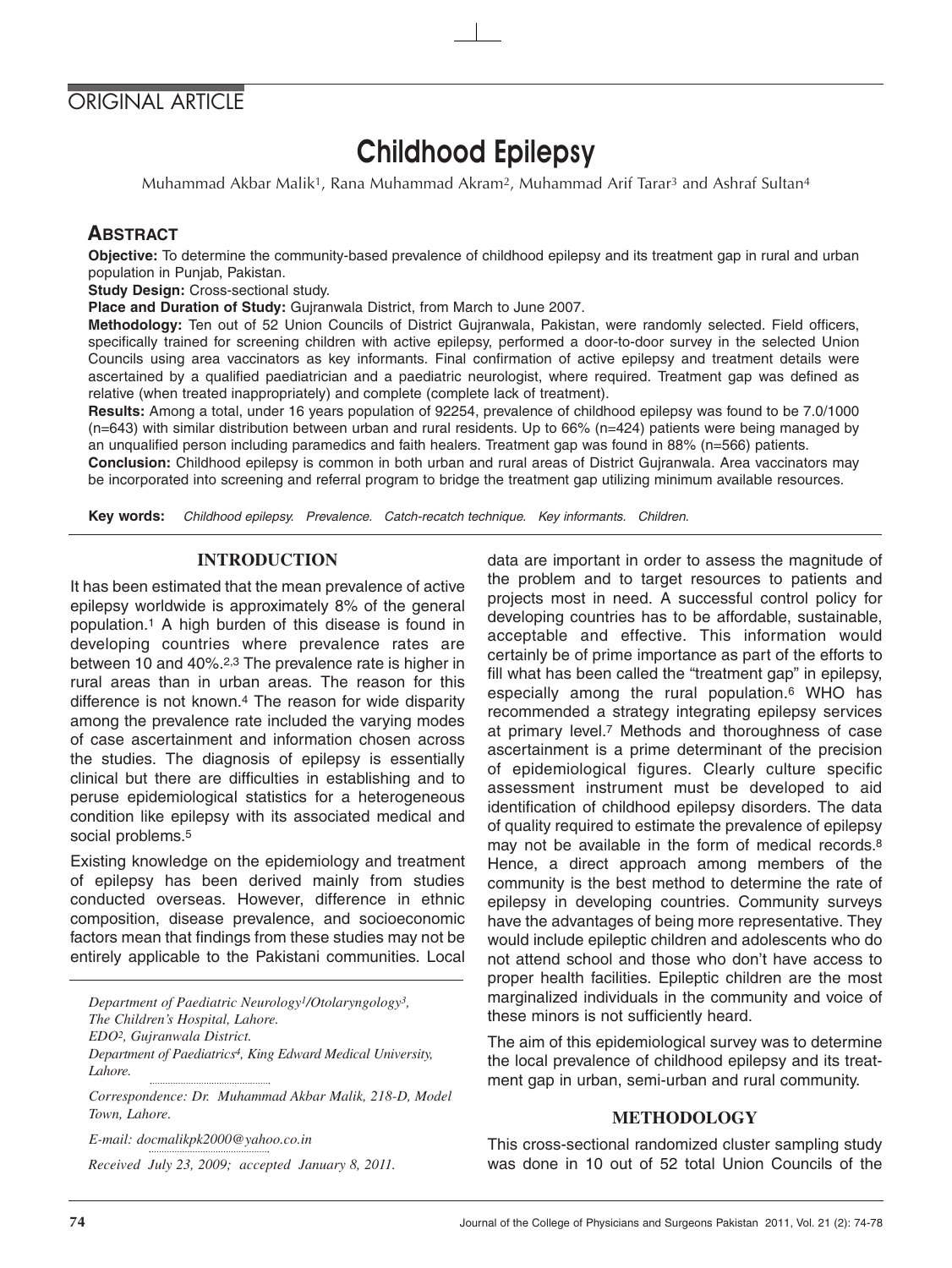Gujranwala District. Rural, urban and semi-urban Union Councils were selected randomly, from 1st March to 30th June 2007. An epidemiological survey was conducted in a series of phases as follows;

Phase I was for training and developing research tools. A 3-day training workshop was conducted at the Sardar Family Hospital, Kangniwala in Gujranwala District under the supervision of the Paediatric Neurologist, trained in epidemiological surveys. A seven item questionnaire was adapted and modified from an extensively validated questionnaire used in Ecuador, translated into local Urdu and Punjabi languages in the form of specially designed proforma.9 Another specially detailed proforma was adopted for the diagnosis and classification of childhood epilepsy according to International League Against Epilepsy (ILAE).10 At the end of the workshop, competency of the research team, efficacy of the questionnaire and proforma was assessed. Continuous support and guidance was provided to the field of officers throughout the study period.

For the screening purposes (phase II) , the field officers comprising of key informants, health visitors, medical students and volunteer community workers, under the supervision of medical officers, went door-to-door in the 10 randomly sampled Union Councils. All the field officers (minimum education  $\geq$  Matric) were given a basic orientation on childhood epilepsy and survey work. One of the essential team members was key informant (KI) for each Union Council, usually a vaccinator working for more than 02 years who knew the community very well. The idea was to combine two methods (door-to-door and key informant) of survey together, to improve the validity of this survey. Help was sought from religious scholars, school teachers and political leaders to motivate the population to participate in this survey. Team members administered the questionnaire to mothers of children or older adults in the house hold, and enumerated all the children in the field area, aged  $\leq$  16 years. Any child having the possibility of any type of epilepsy was marked on the pre-designed proforma and was labeled as the "result". Probe question about associated fever or prior external stimulus was added to improve positive predictive value of the screening phase. These results (patients) were called at the nearest basic or primary health unit to be interviewed by the paediatricians under the supervision of paediatric neurologist. The field workers were motivated and monitored continuously.

Phase III comprised diagnostic confirmation, registration and data analysis. All the children, having suspicion of epilepsy (results) were called at nearest basic health unit (BHU) or primary health unit (PHU), they were interviewed and examined by qualified and trained paediatricians and paediatric neurologists. Missed case on one occasion were recalled (capture-recapture technique) for registration and diagnosis. Detailed history was obtained from both parents and witnesses. All those children who were diagnosed as epileptics were evaluated and registered on Proforma-II. Epileptic seizures were classified as generalized, focal and undetermined. The aims of this procedure were, to determine the true positive house for positive patients and increase the credibility and the reliability of the results, mainly in respect of classification of seizures, and cause of epilepsy, this procedure also has frequently been used by other authors.9-10 Active epilepsy was defined as presence or absence of at least one unprovoked seizure over the last 2 years based on detailed history. Treatment gap was defined as absolute treatment gap when there was complete lack of treatment under untrained personnel. Relative treatment gap was defined as patient being under the care of a physician but treated inappropriately.

The data including age, gender, the type of seizures, frequency of seizures, duration since last seizure, treatment, medication, treating person and presence of treatment gap were recorded and analyzed through SPSS version 14. Mean and 95% CI was calculated for scale data including age. Frequencies were calculated for all mentioned nominal variables. Chi-square test was used as test of significance, considering  $p < 0.05$  significant.

#### **RESULTS**

At the time of survey among the total (233371) population of 10 Union Councils of Gujranwala District, with 92254 (40%) aged  $\leq$  16 years. Among the study population, 27430 (30%) were urban residents, 20115 (22%) belonged to semi-urban population and 44709 (48%) were rural residents. The prevalence of childhood epilepsy was 7.0/1000, (n=643, rural population 6.8/ 1000, n=186/27430, semi-urban population 7/1000, n=140/20115 and urban population 7.1/1000, n=317/ 44709, p=0.9) Table I. Point prevalence of 6.7/1000 and 7/1000 was documented among the age groups of ≤ 5 years, and > 5 to  $≤$  16 years respectively, (p=0.9).

**Table I:** Distribution of childhood epilepsy among different union councils (n=233371).

| Union Council            | Total<br>population | Children<br>age $\leq$ 16 years | Epileptic<br>children<br>(age $\leq$ 16 | Per<br>thousand<br>$(\text{age} \leq 16 \text{ years})$ |
|--------------------------|---------------------|---------------------------------|-----------------------------------------|---------------------------------------------------------|
|                          |                     |                                 | years)                                  |                                                         |
| Marali Wala (R)          | 21605               | 8851 (41%)                      | 65                                      | 7.3                                                     |
| Mundyala Taingan (R)     | 21554               | 8656 (40%)                      | 54                                      | 6.2                                                     |
| Ramkay Sindwan (R)       | 22835               | 9342 (41%)                      | 66                                      | 7.1                                                     |
| Wando (R)                | 22777               | 8434 (37%)                      | 54                                      | 7.0                                                     |
| Jurmama Shiram Singh (R) | 23042               | 9426 (41%)                      | 58                                      | 6.2                                                     |
| Kolu Wala (SU)           | 25735               | 10240 (40%)                     | 74                                      | 7.2                                                     |
| Aimna Abad (SU)          | 25370               | 9875 (39%)                      | 66                                      | 6.7                                                     |
| City UC No. 29           | 25870               | 9420 (36%)                      | 58                                      | 7.2                                                     |
| City UC No. 10           | 23000               | 9450 (41%)                      | 69                                      | 7.3                                                     |
| City UC No. 30           | 21583               | 8560 (40%)                      | 60                                      | 7.0                                                     |
| Total                    | 233371              | 92254 (40%)                     | 639                                     | 7.0                                                     |
|                          |                     |                                 |                                         |                                                         |

 $R =$  Rural;  $SU =$  Semi-urban; City UC = Urban.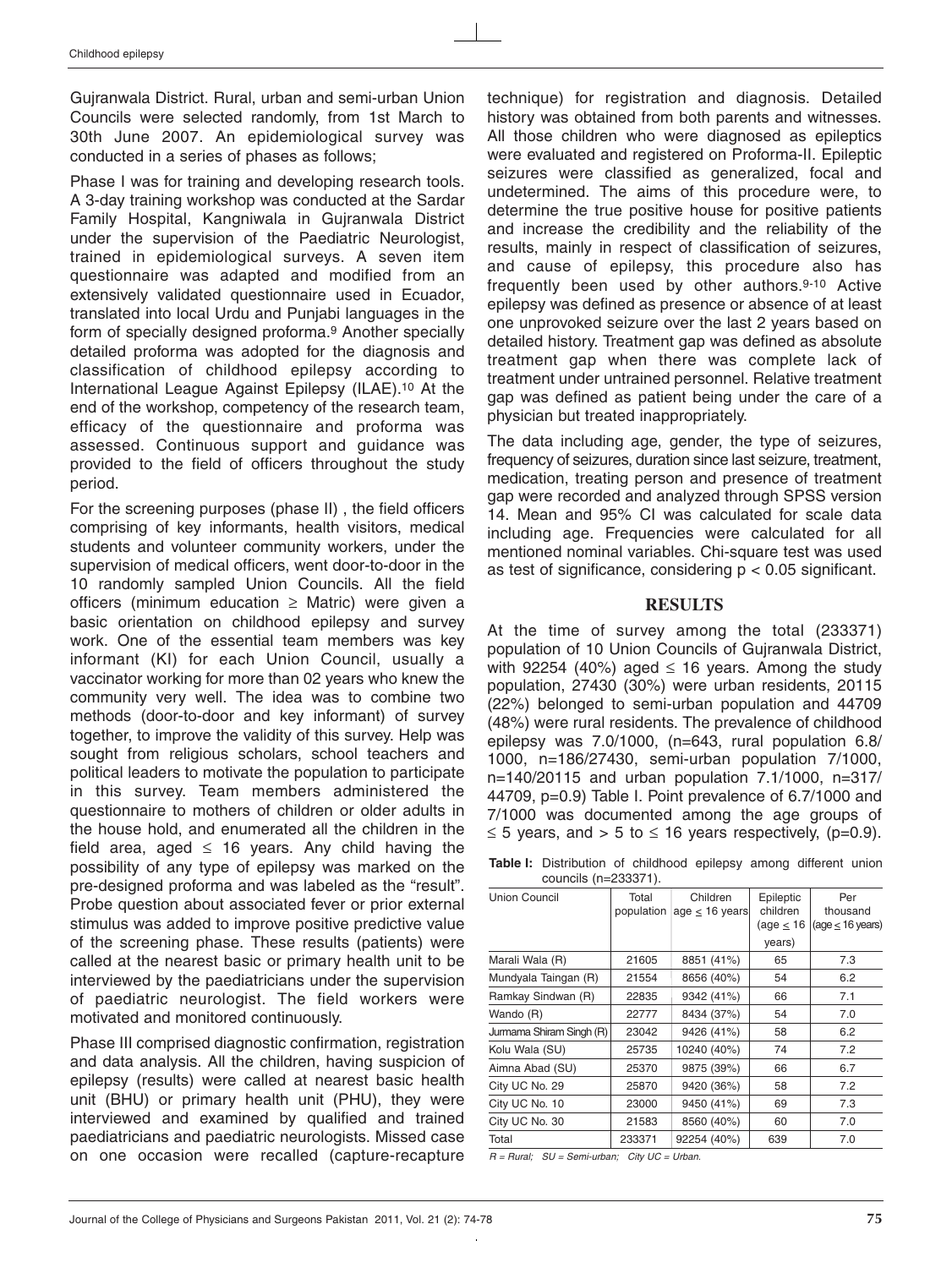| Union Council            |             | Children age $\leq$ 5 years |              |             | Children age $>$ 5 years to $\leq$ 16 years |              |
|--------------------------|-------------|-----------------------------|--------------|-------------|---------------------------------------------|--------------|
|                          | Total       | Epileptic                   | Per thousand | Total       | Epileptic                                   | Per thousand |
| Marali Wala (R)          | 3673        | 28                          | 7.6          | 5178        | 37                                          | 7.1          |
| Mundyala Taingan (R)     | 3664        | 24                          | 6.6          | 4992        | 30                                          | 6            |
| Ramkay Sindwan (R)       | 3882        | 31                          | 8            | 5460        | 35                                          | 6.4          |
| Wando (R)                | 3872        | 24                          | 6.2          | 4562        | 35                                          | 7.7          |
| Jurmama Shiram Singh (R) | 3917        | 29                          | 7.4          | 5509        | 29                                          | 5.3          |
| Kolu Wala SU             | 4375        | 28                          | 6.4          | 5865        | 46                                          | 8            |
| Aimna Abad SU            | 4313        | 26                          | 6.0          | 5562        | 40                                          | 7.2          |
| City UC No. 29           | 4398        | 26                          | 6.0          | 5022        | 42                                          | 8.4          |
| City UC No. 10           | 3910        | 23                          | 6.0          | 5540        | 46                                          | 8.3          |
| City UC No. 30           | 3669        | 29                          | 8.0          | 4891        | 31                                          | 6.3          |
| Total                    | 39673 (17%) | 268                         | 6.7          | 52581 (23%) | 371                                         | 7.07         |

 $R = Rural$ ;  $SU = Semi-urban$ ; City UC = Urban.

**Table III:** Distribution of different epileptic seizure among childhood epileptic population in the community (n=639).

| Type of epileptic seizures | Children age $\leq$ 16 years | Percentage |  |
|----------------------------|------------------------------|------------|--|
| Generalized tonic colonic  | 408                          | 64         |  |
| Absence                    | 51                           | 08         |  |
| Myocolonic                 | 26                           | 04         |  |
| Complex partial            | 96                           | 15         |  |
| Simple partial             | 32                           | 05         |  |
| Unclassified               | 26                           | 04         |  |
| Total                      | 639                          | 100        |  |

The point prevalence among the children of age group  $> 5$  to  $\leq 16$  years ranged from 5.3/1000 (Jumama Shurm Singh Union Council) to 8.4/1000 (in City Union Council No. 29) (Table II). Over all, 76% patients had generalized epileptic seizures and 24% had partial epileptic seizures. Distribution of seizures is tabulated in Table III. Epilepsy was slightly more common in boys (54%) than in girls (46%, p=0.25). Electroencephalographic and neuroimaging data were often not available. Typically, there was great variability in case management of epilepsy from one Union Council to another. The epileptics were being managed as follows; 50% by paramedics, 20% by general practitioners, 10% by faith healers, 5% by neurosurgeons, 5% by paediatricians, 4% by psychiatrists and 6% by Hakims, Quacks and others. None of the epileptic children was being managed by an Epileptologist (Neurologist with special interest in epilepsy). Stigma of epilepsy was important in majority of the places and only 20% of the parents/ patients were hopeful about the useful life of the epileptics. Severe mental retardation was present among 18% of the epileptic patients and only 20% of the school going age epileptics were going regularly to their schools. The treatment gap was observed among the 88% (92% of rural and semi-urban population, and 78% of the urban population) of the total 643 epileptic children, whereas, overall absolute treatment gap was present among 27% of the epileptic children.

## **DISCUSSION**

Data on the epidemiology of epilepsy in a rural/semiurban/urban community in a developing country would be of value in planning a decentralized management of this malady in its early stages to commensurate with available local resources. Approximately 50% of the cases of epilepsy begin in childhood or adolescent.11 There is a lack of data on the epidemiology of childhood epilepsy in Pakistan; even though epilepsy is the most common serious chronic neurological condition in this age group. The crude prevalence rate of epilepsy, of 9.98/1000 population of all age groups, has been reported in Pakistan and among these, 74% were aged ≤ 18 years.12 Whereas this percentage varies from country to country in Asia. The medium lifetime prevalence of epilepsy is estimated at 6/1000 persons in Asia.13 Aziz *et al.* had highlighted the need to conduct a truly community-based point prevalence study of childhood (≤ 16 years age) epilepsy in Pakistan.14

This cross-sectional randomized cluster sampling study was done over a 4 months period. In general, the use of the questionnaire was well accepted in the presence of key informants in house to house survey and refusal was minimal. More than 98% of the target population attended the camping sites; this high attendance rate was due to combination of door-to-door survey in the presence of key informants and catch-recatch technique. Better positive predictive value of epidemiological surveys in childhood epilepsy by combination of different survey methods in childhood epilepsy has been documented in other studies.13,15

The combination of different survey methods confirm that the prevalence of epilepsy can be quite variable even in the same country.16 In contrast to this study, the point prevalence rate of 4.5/1000 children has been reported from Hong Kong.13 In this study the highest (8.4/1000) prevalence rate was found among the children age > 5 years to < 16 years in city union council (CUC) and the lowest (5.3/1000) point prevalence was documented in Jumama Shurum Singh. At the moment we could not ascertain the etiology of this significant variability. Kandil *et al*. reported the highest frequency rate (48%) at the time of interview was during childhood (2-11 years) followed by in infancy (15.8%).16 Kramer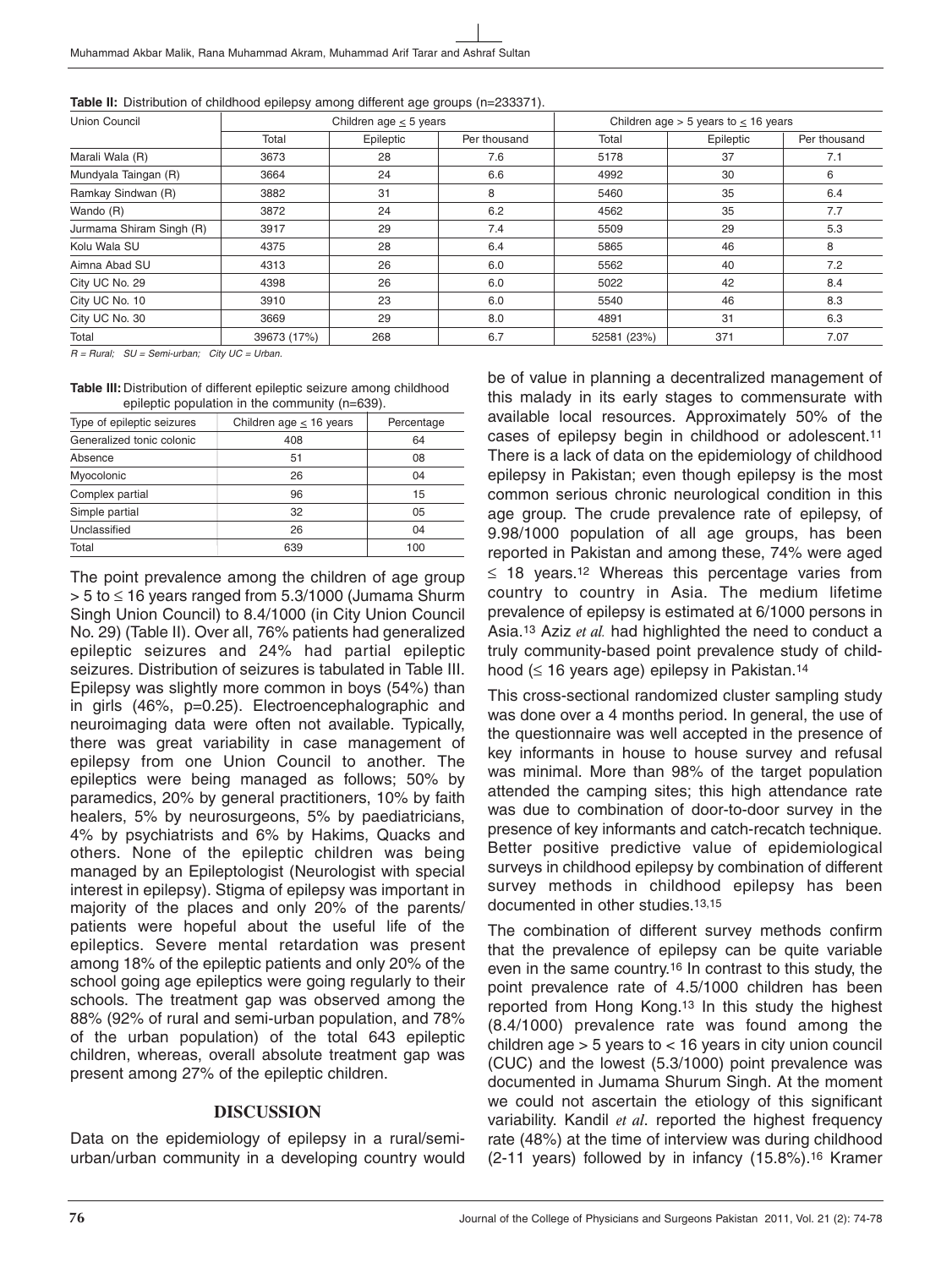*et al.* from Israel found that 18% of the seizures began in infancy, 64% in 2-10 years of age and 18% in adolescents (11-18 years), whereas Cowan *et al.* reported that seizures began before the age of one year in 32% of cases.17,18 In the study by Shawki *et al.* 78% of the cases of epilepsy developed their first seizure before the age of 12 years.19

It was found that higher incidence of epilepsy with higher incidence of seizures was reported among rural population, but in this study this could not be confirmed. No etiology (idiopathic, cryptogenic or symptomatic) was identified, at the time of registration. These aspects would be explored later on.

The frequency distribution of epileptic seizure in this study was the highest for generalize seizures followed by partial seizures and unclassified seizures. Because partial seizure is difficult to document in infants and children, the frequency of its association with complex partial seizure may have been underestimated. The generalized tonic clonic seizure, on the other hand is hardly ever underdiagnosed because of its florid clinical symptomatology. Shakya *et al.* from Katmandu have reported generalized seizures among 78% of the epileptic children.20 In Asia, the range of patients with generalized epilepsy is 50-69% and 31-50% has partial seizures, which is slightly different to the present observations.21,22 The treatment status of childhood epilepsy was found to be very poor, with only 22% of urban and 8% of rural epileptic children receiving antiepileptic drugs in proper dosage and with proper compliance. Aziz *et al.* documented 98% treatment gap in all age groups in Pakistan, which is defined as the percentage of person with active epilepsy who are not receiving treatment.14 Overall treatment gap in this study was 88%, having higher percentage (92%) in rural and semi-urban population and having lower percentage (78%) in urban population. In this study, we documented absolute treatment gap among 27% and relative treatment gap among 61% of the epileptic children. Overall, 60% treatment gap was due to poverty and non-availability of antiepileptic medicines. Other epidemiological studies in developing countries suggest that between 80-94% of the patients with active epilepsy, having higher percentages in the rural populations, are not receiving antiepileptic drugs.21-23 The cost is one of the major reasons of high treatment gap for epileptic patients in these countries and this is higher in rural populations.20

#### **CONCLUSION**

We conclude that childhood epilepsy is under-resourced and undertreated having a large treatment gap in Pakistan. Local vaccinators could be of immense importance in gathering data about stigmatized diseases. The education of health workers, patients and the wider community is, therefore, essential. Government should give high priority to the development of childhood epilepsy centres at the district level, where free or subsidized antiepileptic drugs should be available.

#### **REFERENCES**

- 1. Wang W, Wu J, Dai X, Ma G, Yang B, Wang T, *et al*. Global campaign against epilepsy: assessment of demonstration project in rural China. *Bull World Health Organ* 2008; **86**:964-9.
- 2. Preux PM, Druet-Cabanac M. Epidemiology and aetiology of epilepsy in sub-Saharan Africa. *Lancet Neurol* 2005; **4**:21-31.
- 3. Berhanu S, Alemu S, Prevett M, Parry OE. Primary care treatment of epilepsy in rural Ethiopia: causes of default from follow-up. *Seizure* 2009; **18**:100-3. Epub 2008 Aug 12.
- 4. Ana-Claire M, Dua T, Ma J, Saxena S, Birbeck G. Global disparities in the epilepsy treatment gap: a systematic review. *Bull World Health Organ* 2010; **88**:260-6.
- 5. Zupanc ML. Clinical evaluation and diagnosis of severe epilepsy syndrome of early childhood. *J Child Neurol* 2009; **24**:6S-14S.
- 6. Radhakrishnan K. Challenges in the management of epilepsy in resource-poor countries. *Nature Rev Neurol* 2009; **5**:323-30.
- 7. Radhakrishnan K, Pandian JD, Santhoshkumar T, Thomas SV, Deetha TD, Sarma PS, *et al.* Prevalence, knowledge, attitude, and practice of epilepsy in Kerala, South India. *Epilepsia* 2000; **41**:1027-35.
- 8. Singh S, Prabhakar S. The association between central nervous system (CNS) infections and epilepsy: Epidemiology approach and microbiological and epileptological prospectives. *Epilepsia* 2008; **49**:2-7.
- 9. Pal DK, Das T, Sengupta S. Comparison of key informant and survey methods for ascertainment of childhood epilepsy in West Bengal, India. *Int J Epidemiol* 1998; **27**:672-6.
- 10. Placencia M, Sander JW, Shorvon SD, Ellison RH, Cascante SM. Validation of a screening questionnaire for the detection of epileptic seizures in epidemiological studies. *Brain* 1992; **115**:783-94.
- 11. Freitag CM, May TW, Pf fflin M, König S, Rating D. Incidence of epilepsies and epileptic syndromes in children and adolescents: a population-based prospective study in Germany. *Epilepsia* 2001; **42**:979-85.
- 12. Mac TL, Tran D, Quet F, Odermatt P, Preux P, Tan CT. Epidemiology, aetiology, and clinical management of epilepsy in Asia: a systematic review. *Lancet Neurol* 2007; **6**:533-43.
- 13. Wong V. Study of seizure and epilepsy in Chinese children in Hong Kong: period prevalence and patterns. *J Child Neurol* 2004; **19**:19-25.
- 14. Aziz H, Güvener A, Akhtar SW, Hasan KZ. Comparative epidemiology of epilepsy in Pakistan and Turkey: populationbased studies using identical protocols. *Epilepsia* 1997; **38**:716-22.
- 15. Black JF, McLarty D, Mtasiwa D. Capture-recapture techniques. Difficult to use in developing countries. *Br Med J* 1994; **308**:531.
- 16. Kandil MR, Ahmed WM, Sayed A, Hamed SA. Pattern of epilepsy in childhood and adolescence: a hospital-based study. *Afr J Neurol Sci* 2007; **26**:33-44.
- 17. Kramer U. Epilepsy in the first year of life: a review. *J Child Neurol* 1999; **14**:485-9.